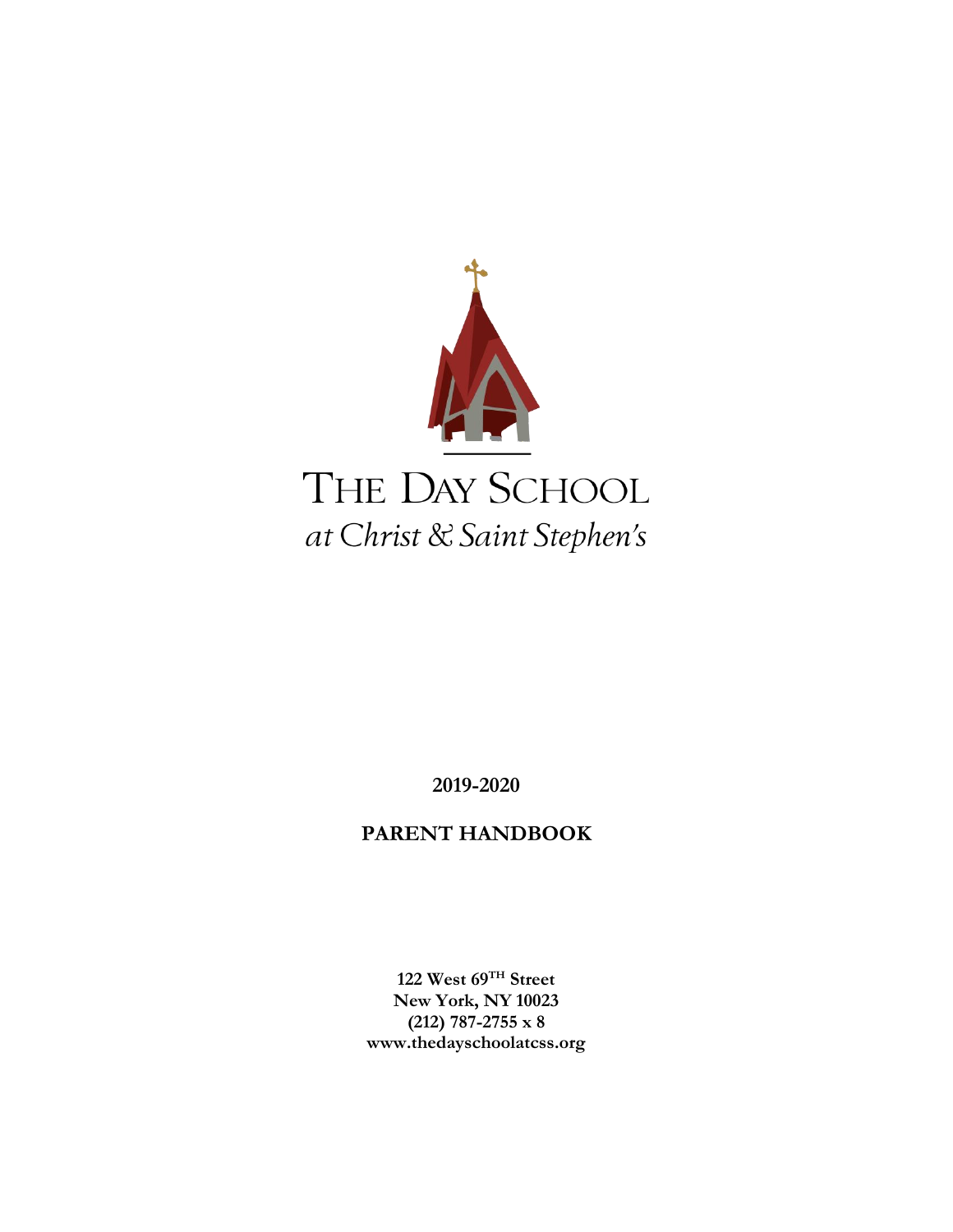

July 2019

Dear Families,

It is with great pleasure that we welcome you to *The Day School at Christ and Saint Stephen's*. We are very eager to start a new year and feel privileged that you have entrusted us with your child. This handbook explains many of the school's policies and procedures. It is meant to make life at school happier, safer and more productive for your child. It is also meant to provide you with the day-to-day practical information you will need throughout the coming year.

We urge you to review the handbook and to share it with your child's caregivers. Please let us know if there is anything that has been omitted or is unclear as our goal is to run our school as smoothly as possible for everyone. As the year progresses, we will send home weekly fun facts, monthly newsletters with more specific updates about your child's class as well as notices about special occasions. If you have any questions or concerns, please speak with your child's teachers, Sangeeta Singh or myself at any time.

We are all looking forward to an exciting year filled with exploration, growth and new friendships!

Sincerely,

Catherine Hirschman Choudhry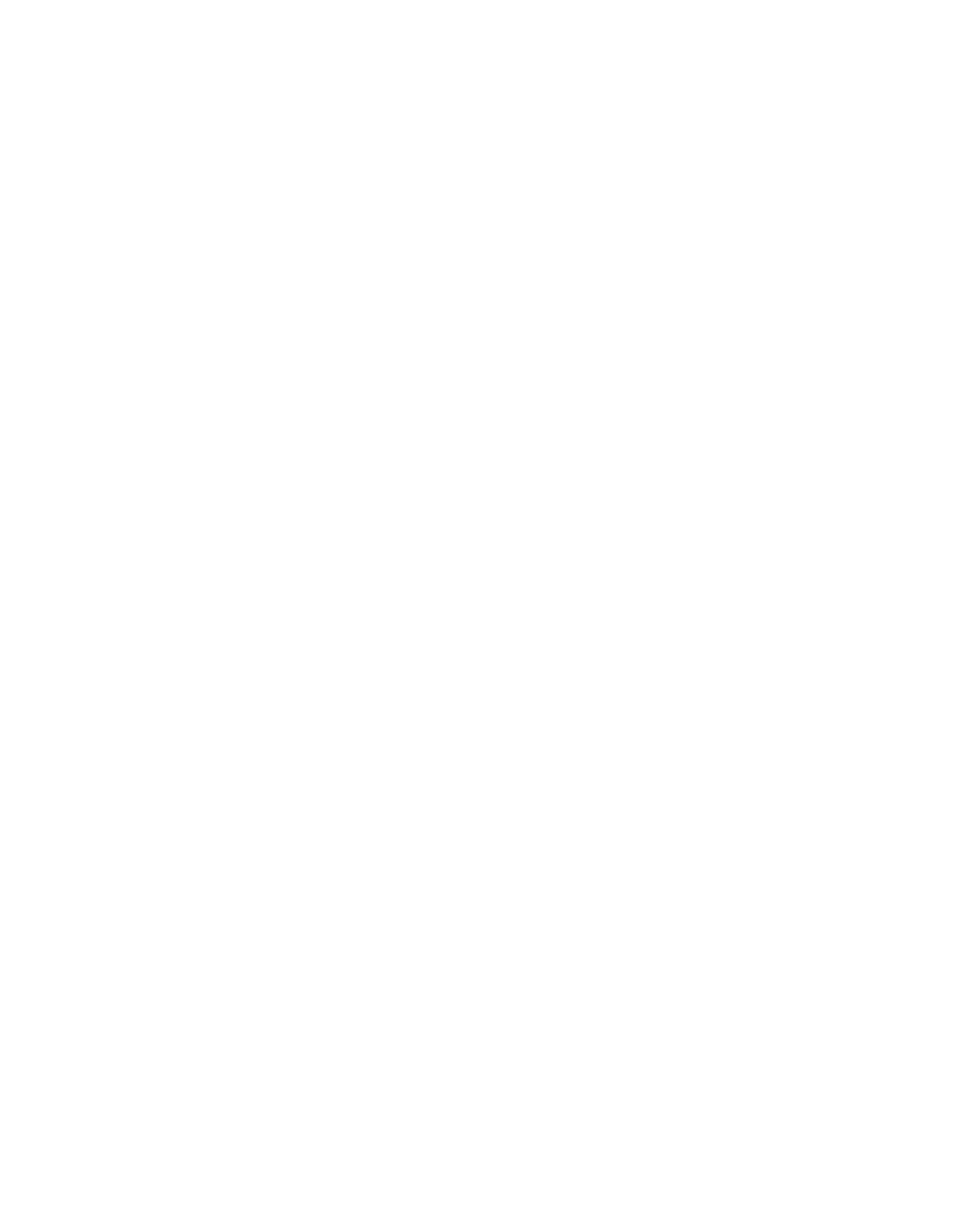# **MESSAGE FROM THE RECTOR**

Welcome to The Day School!

The Day School is an outreach program of Christ & Saint Stephen's Church that has grown naturally from our involvement with our neighborhood and our interest in the education and nurture of our youngest New Yorkers. We have been in this location for more than a hundred years and have long been concerned about cultivating the minds and hearts of generations to come. Our goals are to teach our students to strive for self-realization and personal success, and to foster their appreciation for both traditional values and the rich complexities of the world. The church community is integrally involved in the school, ensuring that it reflects the diversity of our neighborhood and the human values of our part of New York. We welcome children of all faiths and, in our weekly chapel, celebrate all the religious, ethnic and cultural differences – and commonalities – that a great city provides.

I work closely with the administrators of The Day School and my door is always open to the parents of our students. I hope to meet each of you as the year ahead unfolds. For now, I wish to assure you of our dedication to the school and our commitment to its excellence.

## **EDUCATIONAL PHILOSOPHY**

The Day School at Christ and Saint Stephen's offers a values-based education to children of all faiths and backgrounds. It is our goal to provide children with skills that will push them beyond traditional learning and promote dynamic thinking. Students are encouraged to develop their natural curiosity, to hypothesize, to think reflectively, to find multiple ways of solving a problem and to formulate questions when encountering new information. In addition to the more "academic" skills, social and emotional development is stressed. We work to develop compassionate, empathetic and thoughtful citizens who understand that they are part of many communities. The Day School is not only preparing children to move on to Kindergarten, but we are also inspiring students to become passionate life-long learners.

## **COMMUNICATION**

We will work actively to keep lines of communication open and to work with you on behalf of your child. To that end, Parents are encouraged to contact the school directly and immediately with any comments or concerns relating to the school. Teachers may be reached through the school office and by email. Each class will get a list of their teacher's email addresses in the beginning of the year. All messages will be replied to within that business day, but not necessarily immediately. Teachers will not receive, or respond to messages during class time unless a family calls the school office with urgent information. Please update us should your email address or phone numbers change as we will at times send email notices to all families.

Should you require immediate attention, phone the school office and speak directly to an administrator. Please feel free to discuss any area of concern with the administrators or teachers. It is very important that we are informed of any changes occurring at home so that we may assist your child appropriately.

#### **Administration Emails:**

Catherine Hirschman Choudhry, Director [cchoudhry@csschurch.org](mailto:cchoudhry@csschurch.org)<br>
Sangeeta Singh, Associate Director ssingh@csschurch.org Sangeeta Singh, Associate Director Sangh (@csschurch.org) Sangh (@csschurch.org) Sangh (@csschurch.org) Sangh (@csschurch.org) Sangh (@csschurch.org) Sangh (@csschurch.org) Sangh (@csschurch.org) Sangh (@csschurch.org) San The Rev. L. Kathleen Liles, Rector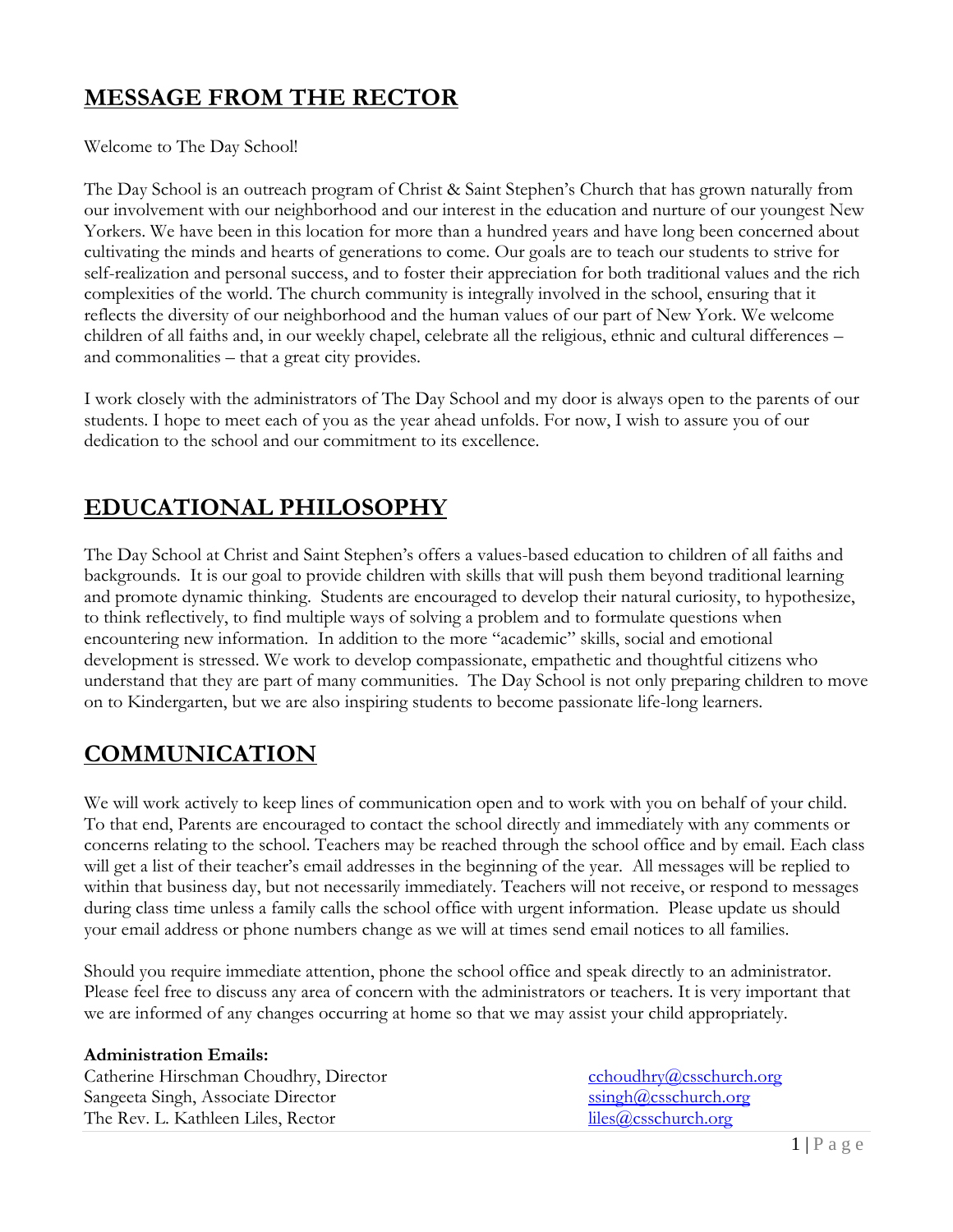# **SCHOOL POLICIES AND PROCEDURES**

## **ABSENCES**

If your child is going to be absent from school, for any reason, please call or email the school **before the class session begins**. As a courtesy to the faculty as well as all of the other families in the school, if you think your child might be unwell, please keep him/her home.

## **ARRIVAL & DEPARTURE**

It is very important for your child, and for the school, that you be punctual for both arrival and dismissal. Tardiness is disruptive to both the children and the teachers.

In accordance with the New York City Department of Health Guideline, PARENTS OR CAREGIVERS MUST STAY WITH AND SUPERVISE their child until the child is safely in the charge of a Day School staff member.

\*\*If your child has an appointment in the morning, please do not bring them to school if they will arrive later than:

### **10:30 am for the PreK 10:00 am for the Nursery 9:30 am for the Beginners**

\*\* If your child has a mid-day appointment, please do not bring them back to school when they are finished as it is very disruptive for them as well as the other children in the class.

Children are dismissed one at a time to either a parent or designated caregiver. We request that you arrive promptly for dismissal. If, on a rare occasion, you will be late, please call the office.

## **BIRTHDAY PARTIES**

If you would like to celebrate your child's birthday in school, please contact the classroom teacher to make arrangements. School birthday celebrations generally involve sharing a favorite book or some photographs. Due to concerns surrounding allergies, **we are no longer including food in the celebrations.** Your teachers will be sending additional information.

If you are holding a party outside of school hours and inviting the whole class, invitations may be distributed at school. If the whole class is not invited, please do not distribute invitations at school.

## **BITING AND AGGRESSIVE BEHAVIOR**

It is our duty to not only protect your child but to protect all the children in the school. If a child bites or acts in an overly aggressive manner, they will be taken to the office and sent home for the day.

**CAREGIVER RELEASE REQUEST**: If a family member or friend, other than a parent or approved adult (written on a child release form that is filled out and returned to the school prior to the year beginning) will be picking up your child, we **must have written consent** from the parent. If you have a change of caregiver during the school year, we ask that the parent(s) please come to the school with the caregiver so that the entire staff becomes acquainted with the new caregiver.

## **CHANGE OF CLOTHING**

Each child will need a complete change of size-appropriate clothing and shoes (including socks and underwear) throughout the school year. These clothes will be stored in individual plastic boxes. **All clothing must be labeled with your child's name**. Please remember that your child will grow! You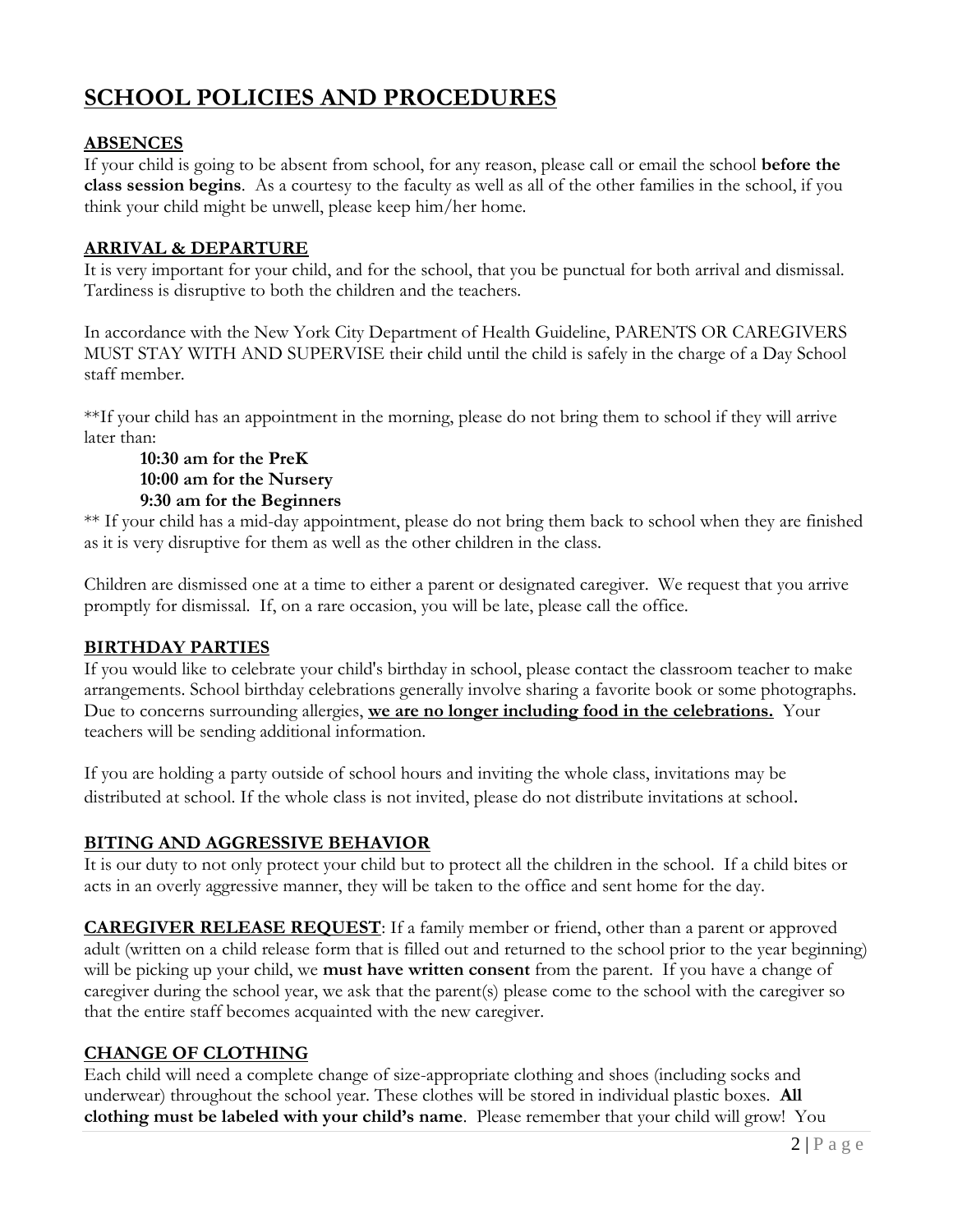should replace the clothes throughout the year, so that if they should need to change at school, the clothes will fit and be weather appropriate. Children should be prepared for both indoor and outdoor activities. During winter, if children come to school with boots, they should have sneakers/shoes to change into.

## **CHAPEL**

The weekly chapel service for our Nursery and Pre-Kindergarten students is designed to be appropriate for children of all faith traditions. Students will learn the concept of sacredness, celebrate the diversity of the human family and grow in their sense of personal value and connection to others who differ from them.

## **CHILD PICK-UP**

In accordance with school policy, children will be released **ONLY TO A PARENT UNLESS THE DAY SCHOOL HAS RECEIVED WRITTEN PERMISSION TO DO OTHERWISE FROM THE PARENT(S). WRITTEN PERMISSION MUST BE KEPT ON FILE.** Telephone calls from the home or office are **NOT ACCEPTABLE: WE WILL HONOR ONLY A WRITTEN PERMISSION REQUEST.** Email is considered written permission.

### **CLOTHING**

Children's clothing should fit well and be non-restrictive to enable freedom of movement for scheduled activities. Clothing should also allow children the freedom to use the bathroom with a minimum amount of intervention. Footwear should be appropriate for school activities and shoes with non-skid soles should be worn. Please no open-toed shoes, flip-flops or Crocs as they can cause accidents.

### **CONSULTANTS**

From time to time, consultants and other educational professionals will be visiting the school. If it is a regular visitor, then we will email families to let them know who it is and their reason for spending an extended period of time in the classroom.

#### **FALL PHASING-IN PERIOD**

At the beginning of each school year, there is a phase-in period where children come to school on a modified schedule. The duration and specifics of the schedule depend upon the age of the children. Our youngest students have the most time given to phase-in while our Pre-Kindergarten students just have one half day before beginning their full schedule.

## **FIELD TRIPS**

Parents will be notified beforehand of any offsite field trips. Often times we will ask for a few chaperones to accompany the class. Not all families will have a chance to go on every field trip, but we will make sure that all families have at least one opportunity throughout the year to accompany the class.

#### **GIFTS**

Families often like to express their gratitude for the faculty's work during the holidays and at the end of each school year. We invite families to make a voluntary contribution to such gifts, which will be coordinated by the class representatives. The children are also welcome to give gifts, which they have made.

#### **HOME VISITS**

Before school begins in the fall, we will schedule a time for your child's teachers to come visit your family at home, to facilitate the transition from home to school. A schedule will be provided over the summer.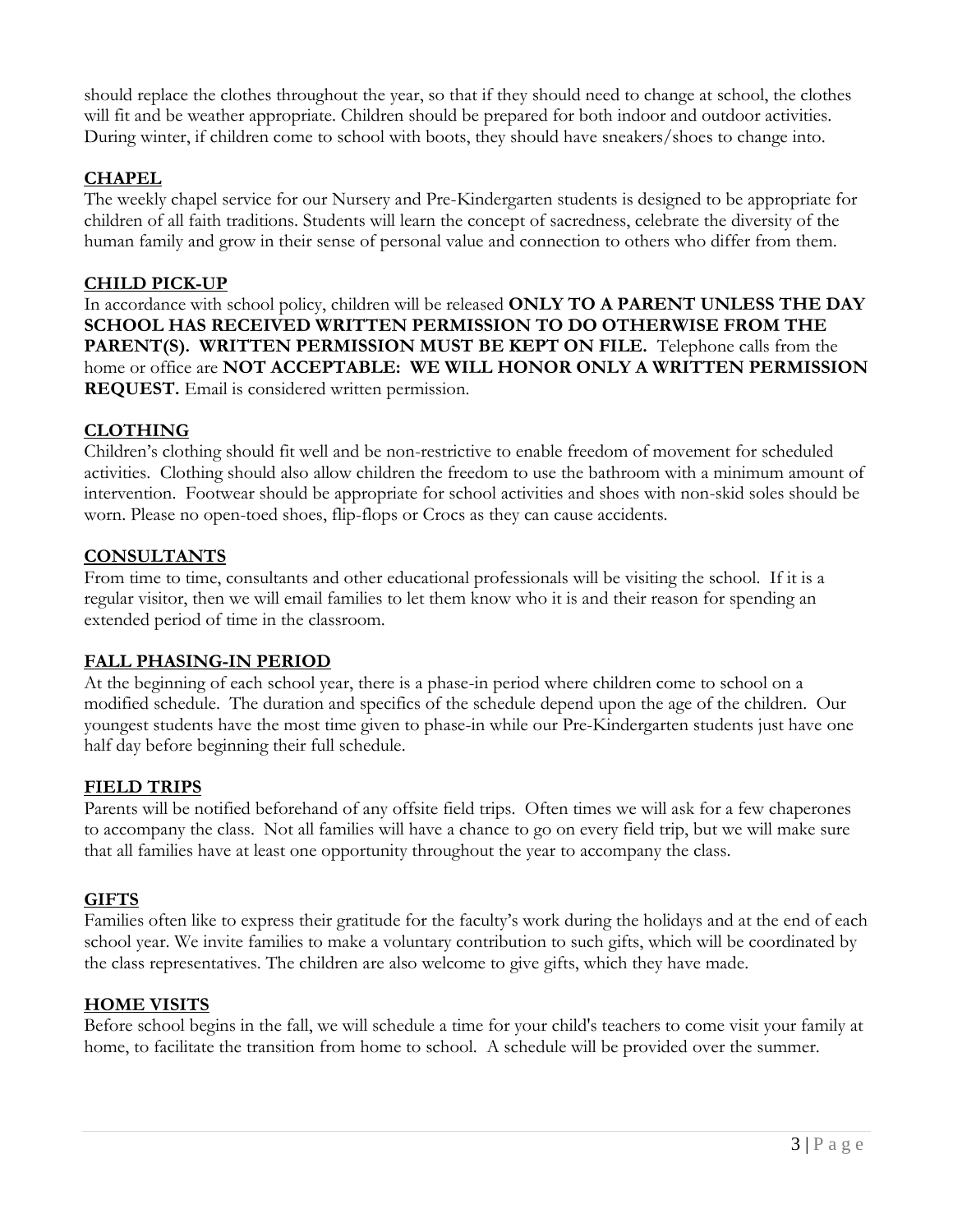## **HOLIDAYS AND CELEBRATIONS**

The Day School is dedicated to welcoming families of all faiths. While many chapel services will reflect the faith of the Episcopal Church and its holidays, others will celebrate beliefs and commemorations of other faiths. We welcome families to share special faith-based or family-specific traditions within the classroom.

### **ITEMS FROM HOME**

Children are encouraged to bring books and educational or interesting items from home to be shared with their classmates. Please do not send toys or personal items to school. We provide an ample array of engaging materials and activities for the children and we do not want to lose or damage a favorite toy.

### **NEWSLETTERS**

Classroom teachers send home a monthly classroom newsletter. The newsletter provides information about the curriculum and highlights important upcoming events. It is our hope that the newsletter will give parents ample notification of all school events and holidays in order for families to make necessary arrangements in their work schedules. Please make sure that we have a current email address as newsletters are sent to families via email.

### **NUTRITION AND SNACKS**

We are working to develop healthy nutritional food habits for our children. The Day School provides a healthy snack each day for the children, taking into consideration any allergies or dietary restrictions.

### **PARENT-TEACHER CONFERENCES**

Formal parent-teacher conferences are scheduled for mid-fall and late spring. We encourage parents to bring questions they may have as well as to take notes.

#### **SCHOOL CLOSING**

In case of inclement weather, The Day School will follow the directives issued by the New York City Board of Education concerning openings and closings for elementary schools. However, if we should close any other day for any reason, we will notify you either by phone or email.

#### **SHARED SITES**

Each class has a shared wed-based site where teachers and parents can share photographs of classroom activities. This is meant to be a closed site, so we will not grant access to anyone other than parents/guardians. We ask that you only post pictures and information that is pertinent to the entire class.

## **YARD**

Please respect our front yard by reminding your children to refrain from digging up the soil or plucking flowers/leaves. We also ask that you not allow your child to walk along the concrete edge of the garden for safety reasons.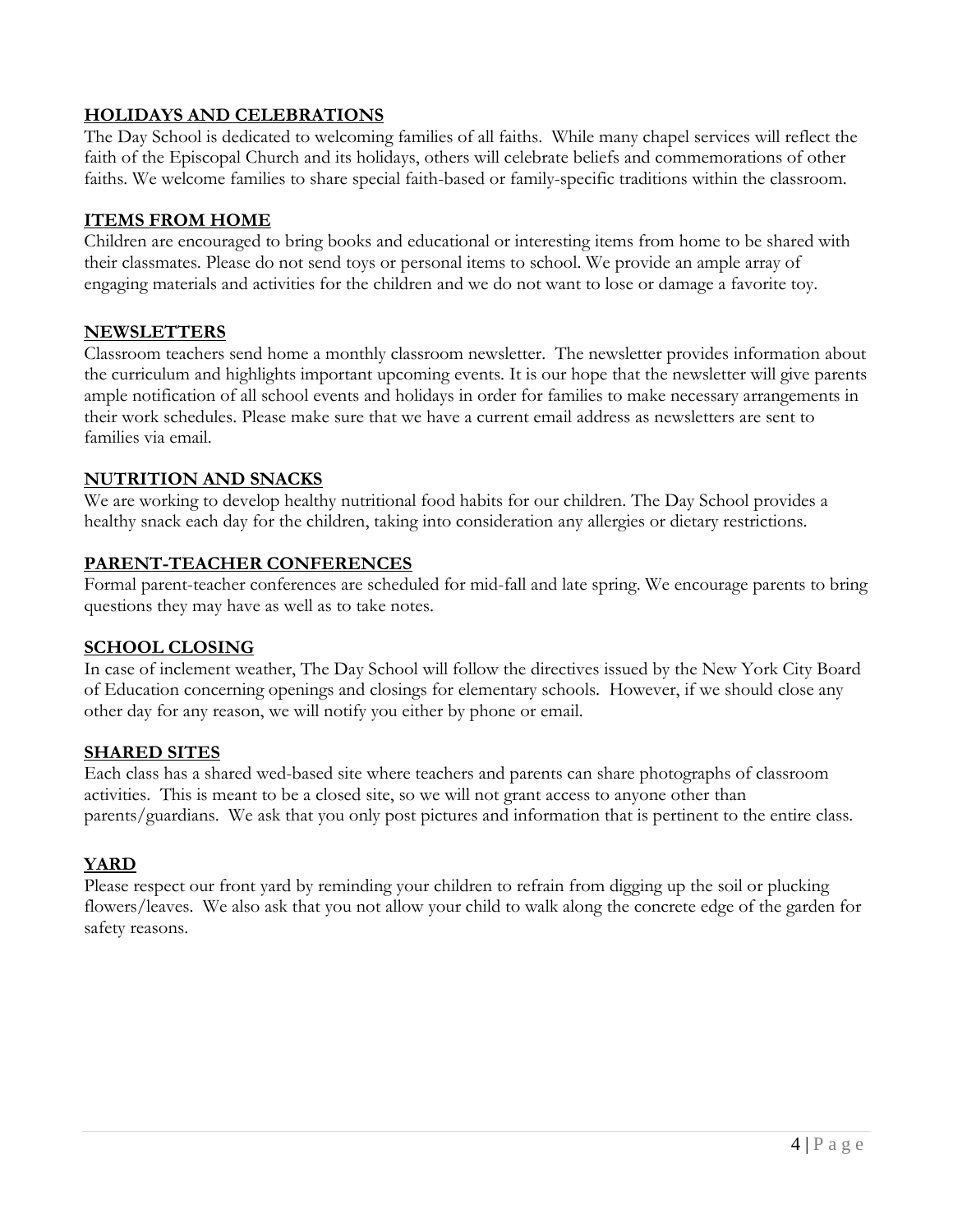# **PARENT PARTICIPATION**

Our Parents Association has a number of positions to be filled annually. Please let us know of any interests or skills you would be willing to contribute.

Positions:

Class Representative/Class Parent Event Coordinators Community Service Coordinators Fundraising Coordinators Parent Photographers

## **ADMINISTRATION**

## **EARLY NOTIFICATION FOR CHURCH MEMBERS AND SIBLINGS**

For church members who have been active for no less than one year prior to applying as well as siblings of current or former students, we offer early notification in December. If a family is interested, they should speak with the Administration before the end of November. Early Notification does not guarantee admission.

## **TUITION**

Tuition and fees for the school year are established by the Rector and Vestry of Christ & Saint Stephen's Church in consultation with The Day School Advisory Committee.

### **FINANCIAL AID**

Financial aid is available on a limited basis. Families interested in applying for financial aid must fill out the School and Student Services (SSS) form. Please speak with Sangeeta Singh for more details.

## **PAYMENT SCHEDULE**

Tuition payments occur as outlined in your contract. There are no additional costs or fees. Tuition payments and/or questions regarding payments should be directed to the school administrators. While we will send tuition payment reminders, there will not be separate invoices for each payment.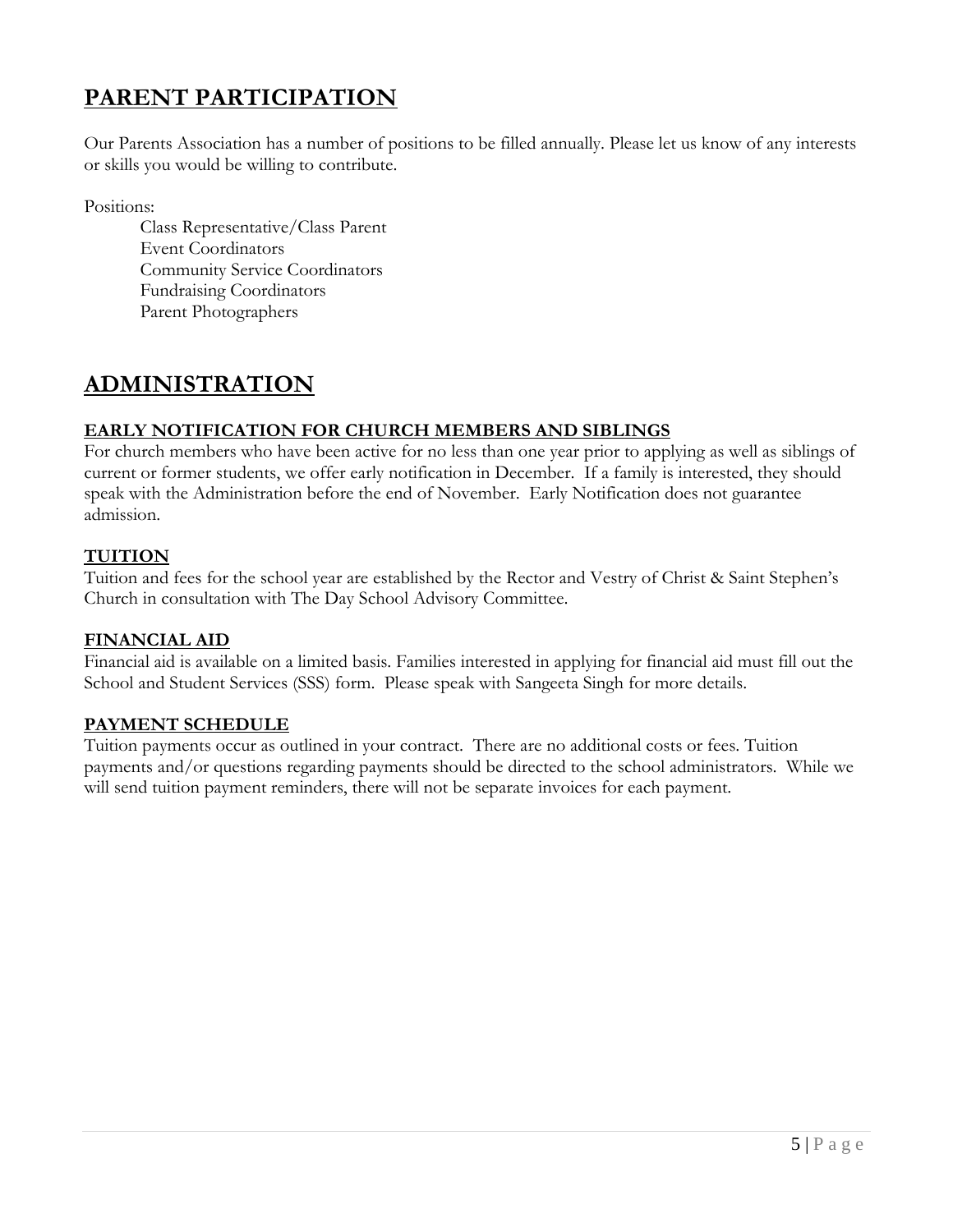# **HEALTH**

## **ILLNESS**

During the first years of school, most young children are quite susceptible to colds and respiratory infections. Ill children do not function at their usual level, becoming more easily frustrated and uncomfortable, and as a result, do not have a very satisfying day. If sick children come to school, they may infect other children creating a cycle of illness that is difficult to break within the class. If vomiting or diarrhea occurred during the night, you are required to keep your child home the next day. *When you think they might be coming down with something* is the time to be extra cautious and keep them at home. It is in the early stages of an illness that a child is most contagious. Everyone will appreciate your consideration.

If children appear ill or become ill during school hours, they will have to be taken home. A staff member will contact the parent or individual designated on the child's **Medical Emergency Card**. We request that you understand and honor any request made by the faculty or staff as to when a child should go home due to illness. **If your child is sent home due to illness, they may not come to school the following day.**

The school has a firm policy regarding when children must remain home for the following:

- The child has had a fever (temperature is 100 degrees or higher) must remain at home until there has **been no fever for at least 24 hours**. (Remember that a late-day temperature is generally a more accurate one. Early-morning temperatures are often "normal" even in a feverish child; they rise inevitably as the day goes on.).
- The child has been vomiting or has diarrhea; rash accompanied by vomiting or diarrhea **within the last 24 hours**, even if they wake up feeling better
- A cough and/or cold that is getting worse especially with a nasal discharge and/or accompanied by fever.
- The child has conjunctivitis, commonly known as "pink eye" (Children can be back to school 24 hours after the drops have been administered)
- The child has been placed on an antibiotic. The child must take the **antibiotic for a period of 24 hours** prior to returning to school.
- The child has lice and will be allowed to return after it has been treated.
- The child has arrived at school and it is apparent that the child is not feeling well. In these circumstances, the faculty or staff will request that the child return home.
- The child is taking an over-the-counter medication, which will make the child lethargic and unable to participate fully in the class activities.

**You are required to notify the school whenever your child contracts a communicable disease. "Communicable diseases" include (but are not limited to) strep throat and scarlet fever, chicken pox, Fifth disease, conjunctivitis, impetigo, scabies, measles, mumps, shingles, tuberculosis. Also, notify the school if your child contracts lice.**

#### **MEDICAL EMERGENCY FORMS**

Parents are required to complete a Medical Emergency Card listing information the school will need if a student becomes ill or an emergency arises. This form must be returned by the first day of school. It should be updated immediately whenever there is a change in phone numbers, alternate contact person, physician or other information. Please convey any revisions to the Administration, via either telephone or a written note.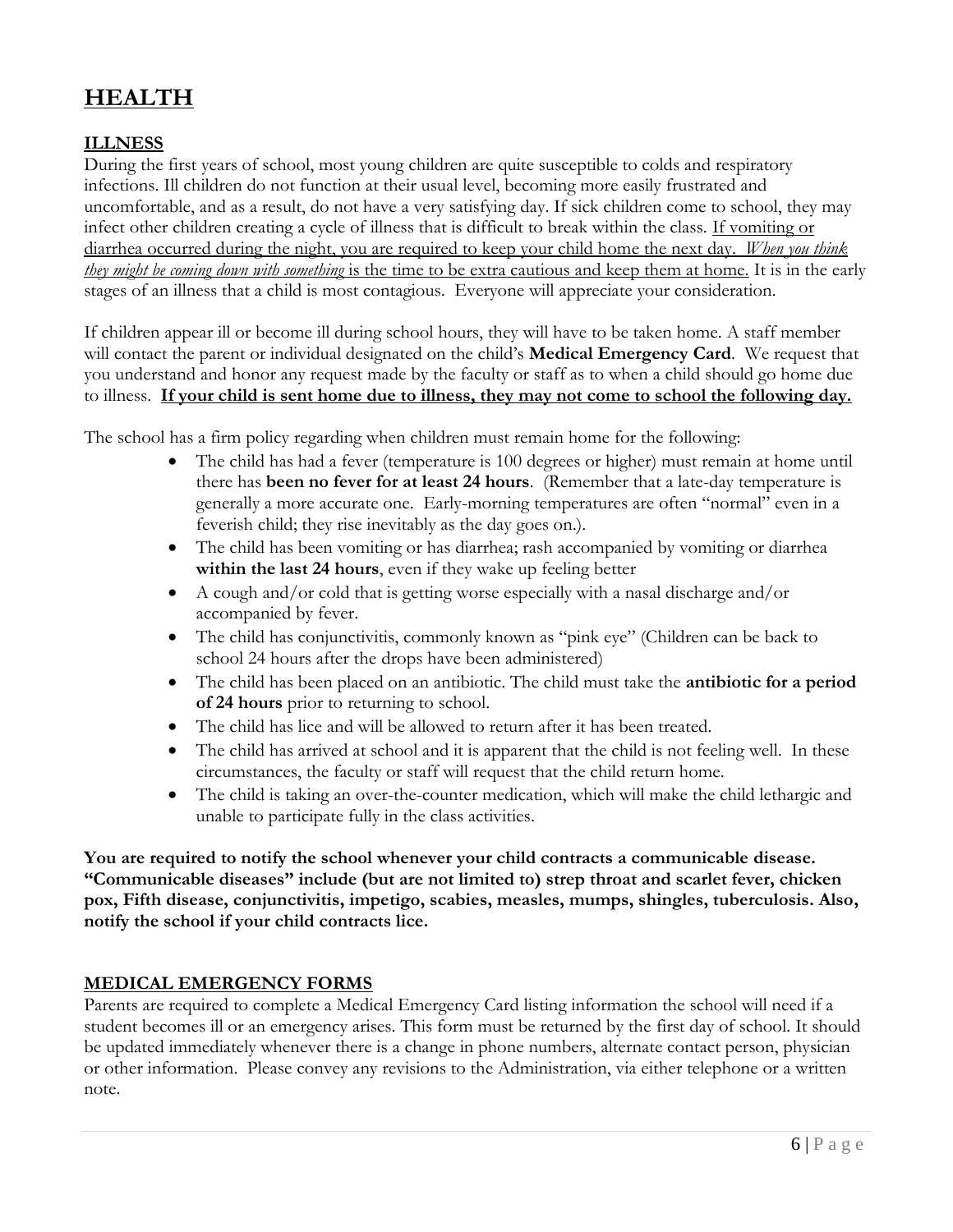## **MEDICATIONS**

Faculty and staff are **not** allowed to administer either prescription or non-prescription medications to children at school. Children are also not allowed to self-medicate. If necessary, a parent or designated caregiver may come to school at the proper time to give the medication to the child or else the child should be kept at home while such treatment is necessary

#### **YEARLY MEDICAL EXAMINATIONS**

An Admission Health Form, with its record of vaccinations and medical history, must be completed and signed by your physician or nurse practitioner and received by the school before the school year begins. A current medical form for your child must be on file; there are no exceptions. If your child is under the care of a physician for any special health condition, it must be noted on the health form.

### **SYMPTOMS OF CHILDHOOD DISEASES**

**CHICKEN POX**: red spots of different sizes all over the body, usually starting on the trunk, some developing into blisters

**COLD**: running nose, watering eyes, sore throat, possible cough and/or fever.

**COXSACKIE**: (HAND, FOOT AND MOUTH DISEASE) red-rimmed water blisters on hands, feet and in mouth, in any combination. Initial stages include low-grade fever, loss of appetite and first signs of a sore mouth.

**DIARRHEA**: loose or watery bowel movements usually of greater frequency than normal.

**FIFTH DISEASE**: high fever, "slapped cheek" appearance, rash spreading throughout the body. The rash disappears quickly. Pregnant women should inform the physician of exposure.

#### **GERMAN MEASLES**: (SEE RUBELLA)

**IMPETIGO**: sores, some with scabs, usually affecting the skin of the face, especially around the mouth.

**LICE OR NITS: (**Pediculosis) scratching of scalp, observation of nits (eggs) along the hair shaft, insects in hair. Live lice are tiny grayish-tan insects.

**MUMPS**: tender swelling of the cheek in front of, behind or below the ear, often associated with fever.

**PINK EYE**: (CONJUNCTIVITIS) white of eyes appears red with or without a discharge. Eyes may itch.

**PINWORMS**: restlessness and scratching in the anal region.

**ROSEOLA**: a sudden high fever lasting 2 to 5 days followed by a fine rash which appears as the fever subsides. The rash usually starts on the face or neck and then spreads to the trunk.

**RUBELLA**: (GERMAN MEASLES) sudden appearance of a fine red rash with or without running a fever. Pregnant women should inform the physician of the exposure.

**SCABIES**: scratching and skin irritation usually between fingers and toes.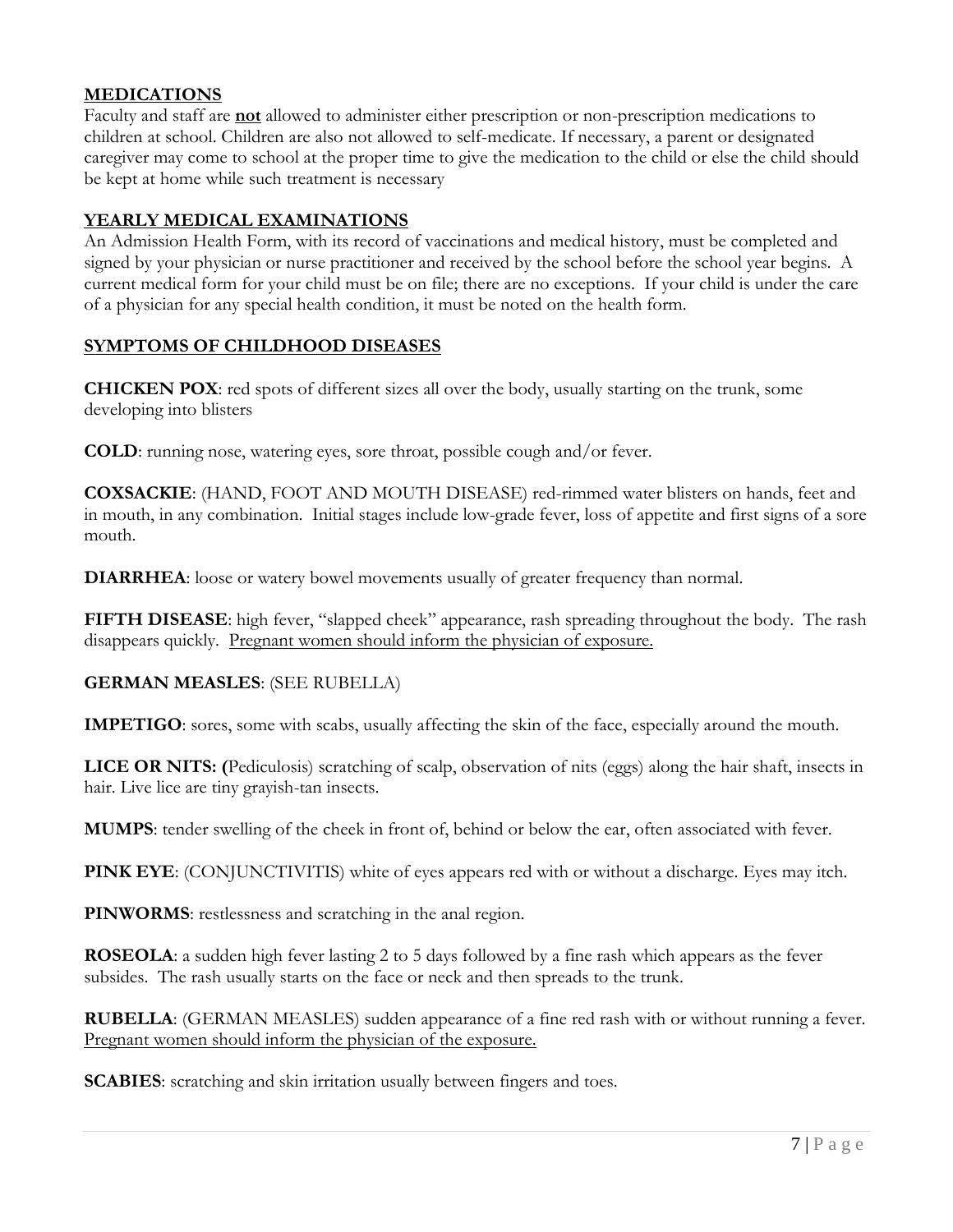**STREP THROAT:** (SCARLET FEVER**)** may include severe sore throat, difficulty in swallowing, fever and rash, stomach ache, vomiting and lethargy.

| <u> Disease</u>              | <b>Exposure Time</b>    | <b>Readmission Requirement</b> |
|------------------------------|-------------------------|--------------------------------|
| Chicken Pox                  | 14-21 Days              | After all lesions are scabbed  |
|                              |                         | over                           |
| Cold (Upper Respiratory      |                         | After 3 days if no severe      |
| Infection)                   |                         | coughing, sneezing or          |
|                              |                         | running nose                   |
| Coxsackie (Hand, foot &      |                         | 24 hours after fever has       |
| mouth disease)               |                         | disappeared                    |
| <b>Fifth Disease</b>         | 6-14 Days               | Physician must give written    |
|                              |                         | permission for child to return |
| <b>German Measles</b>        | (See Rubella)           |                                |
| Impetigo                     |                         | After all lesions have         |
|                              |                         | disappeared                    |
| Measles                      | 10-14 Days              | 6 days after the rash has      |
|                              |                         | appeared                       |
| Mumps                        | 12-26 Days (Usually 18) | After swelling has             |
|                              |                         | disappeared                    |
| Pediculosis (Head lice)      |                         | Doctor's note stating child is |
|                              |                         | under treatment <b>AND ALL</b> |
|                              |                         | <b>NITS HAVE BEEN</b>          |
|                              |                         | <b>REMOVED</b>                 |
| Pink Eye (Conjunctivitis)    |                         | After redness and discharge    |
|                              |                         | have disappeared               |
| Ringworm (Body)              |                         | After rash is gone             |
| Rubella (German Measles)     | 14-21 Days              | After rash is gone             |
| Scabies                      |                         | After rash is gone             |
| Strep Throat (Scarlet Fever) | 2-5 Days                | After child's temperature has  |
|                              |                         | been normal for 24 hours       |
| Whooping Cough               | 7-21 Days               | When physician determines      |
|                              |                         | that child is no longer        |
|                              |                         | contagious                     |

## **INCUBATION PERIOD/RE-ADMISSION PROCEDURES**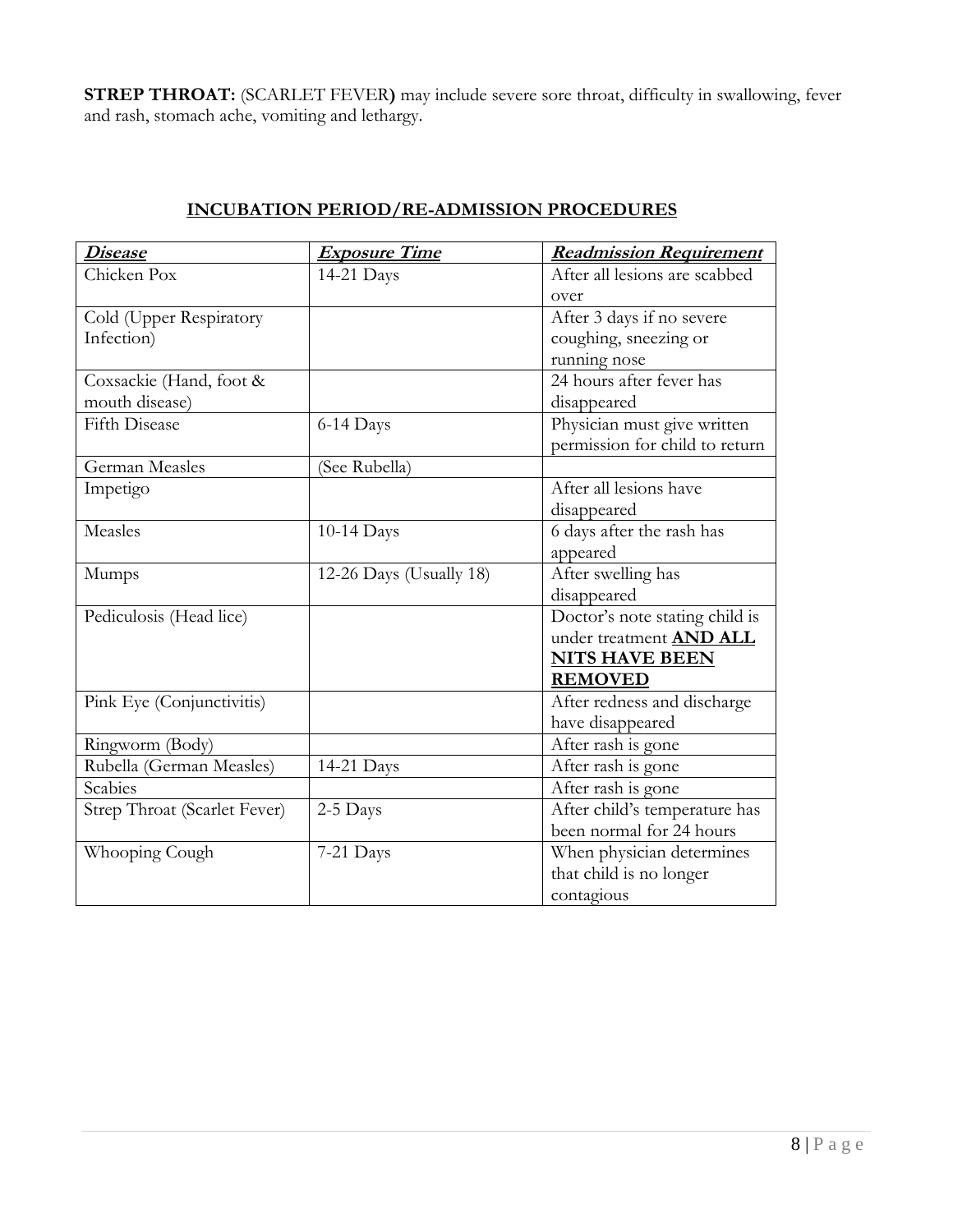# **EMERGENCY PROCEDURES**

## **FIRE DRILLS:**

According to Fire Department regulations, we are required to have eight fire drills before Christmas vacation. Everyone will have advance notice of the first few fire drills. Later, the teachers will know when to expect a fire drill, although the children will not. Ultimately, no one will be notified in advance. We are very serious about safety and compliance with regulatory agencies.

During fire drills, children line up as quickly as possible and exit the building, with one teacher leading the line and the other following behind the last child. Teachers are responsible for taking a headcount as they exit, taking the first aid bag and the attendance sheet. Once outside, the teachers once again count the children. Children stand quietly until an administrator gives the okay to return to the classrooms.

## **BUILDING EVACUATION:**

In case the school needs to be evacuated in the event of an emergency, we will proceed to the following location:

York Preparatory School 40 West 68<sup>th</sup> Street New York, NY 10023 Phone: (212) 362-0400

### **MEDICAL EMERGENCY:**

In case of an accident, The Day School faculty and staff follow the emergency procedures listed below:

- 1. One teacher attends to the injured child while another teacher takes care of the other children.
- 2. The administrative staff will call parents and, if necessary, a doctor for medical assistance.
- 3. We have a relationship with Urgent Care on 69<sup>th</sup> and Amsterdam should a child need immediate care from a doctor.